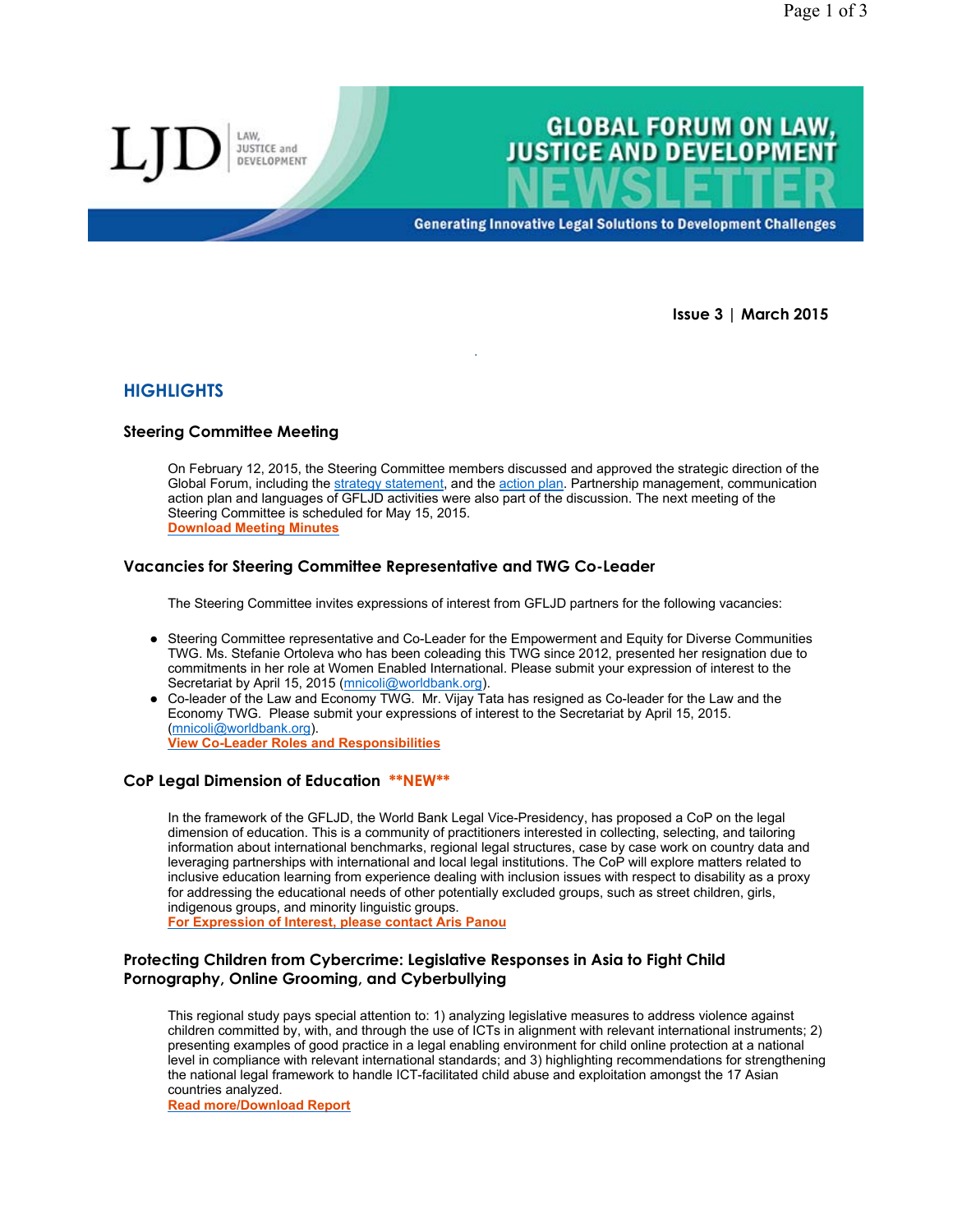## **mApptus, A Job Searching Platform \*\*NEW\*\***

In today's world, there is a growing demand for thinking across columns. Moreover, it is increasingly common for professionals to wear multiple hatsâ€"a lawyer working in international development; an economist exploring policy concerns at a think tank; a banker-turned-government employee trying to enforce financial regulations. mApptus, a World Bank and Cornell supported endeavor, seeks to serve as an Exchange for Legal, Financial, Governmental, International and Policy practitioners that will (1) connect individual practitioners; (2) help those individuals promote themselves; and (3) facilitate the finding of those practitioners, both by those working in these fields as well as those looking for assistance in these fields. **For more information contact info@mapptus.com**

### **Drivers of Corruption Second Roundtable**

The ongoing Drivers of Corruption study, a knowledge initiative coordinated by the World Bank Legal Vice Presidency, held its Second Roundtable on March 24, 2015 at the margins of the OECD Integrity Forum in Paris. Among other topics, the Roundtable discussed ways to enhance responses to demand-side corruption and using integrity due diligence to enhance prevention and risk-management. The World Bank delegation included Maria Vannari (OPCS), Paul Ezzeddin (OSD), Howard Dean (INT) and Joel Turkewitz (GGP). Frank Fariello (LEG) chaired the Roundtable.

**Read more/Download Report**

# **CALLS FOR PROPOSALS**

#### **Law, Justice and Development Week 2015 - Submission of Session Proposals**

April 3, 2015 is the deadline for submission of session proposals

The 2015 edition of the LJD Week is scheduled for November 16-19, 2015, in Washington, D.C. This year, LJD Week will explore the role of Governance and the Law in the social and economic advancement of nations, with a focus on the value of law in producing sustainable development outcomes. LJD Week 2015 will also explore legal topics related to the Middle East and North of Africa Region (MNA Day) and to the World Bank Group and International Financial Institutions (WBG/IFI day). You are invited to actively participate by:

- Submitting a session proposal, in line with the Concept Note, by completing the Call for Proposal Form. Exploring innovative session formats, including  $"TEDâ€$  style talks,  $â€ceHard$  Talk†sessions, and other alternatives to traditional panel discussions is highly encouraged;
- Suggesting topics under the theme of Governance and the Law, MNA Day, and WBG/IFI Day that are of particular interest to you; and
- Volunteering to act as a facilitator for one of the sessions. **Call for Proposals Guidelines | Form Proposals, suggestions or questions can be sent to ljdweek@worldbank.org**

### **World Bank Legal Review**

Proposals for contributions are welcome until April 3

Each year, the World Bank Legal Vice Presidency publishes the World Bank Legal Review, a publication for policy makers and their advisors, judges, attorneys and other professionals engaged in the field of international development with a particular focus on law, justice and development. With contributions from both legal scholars and practitioners, the Legal Review offers a combination of legal scholarship, lessons from experience, legal developments and research on the many ways in which the law and justice systems help promote poverty reduction, economic development and the rule of law. This year's Volume 7 is themed "Financing and Implementing the Post-2015 Development Agenda: The Role of Law and Justice Systemsâ€. The volume is also open to contributions on topical subject matters relating more generally to law, justice and development, or to the law of international organizations. This yeara€™s Editor-in-Chief is Anna Chytla (World Bank); Kevin Davis (NYU), Laurence Boisson de Chaznournes (Geneva) and Yasitomo Morigiwa (Nagoya) and Frank Fariello (World Bank) are co-editors.

**Send Questions to legalreview@worldbank.org**

# **WELCOME**